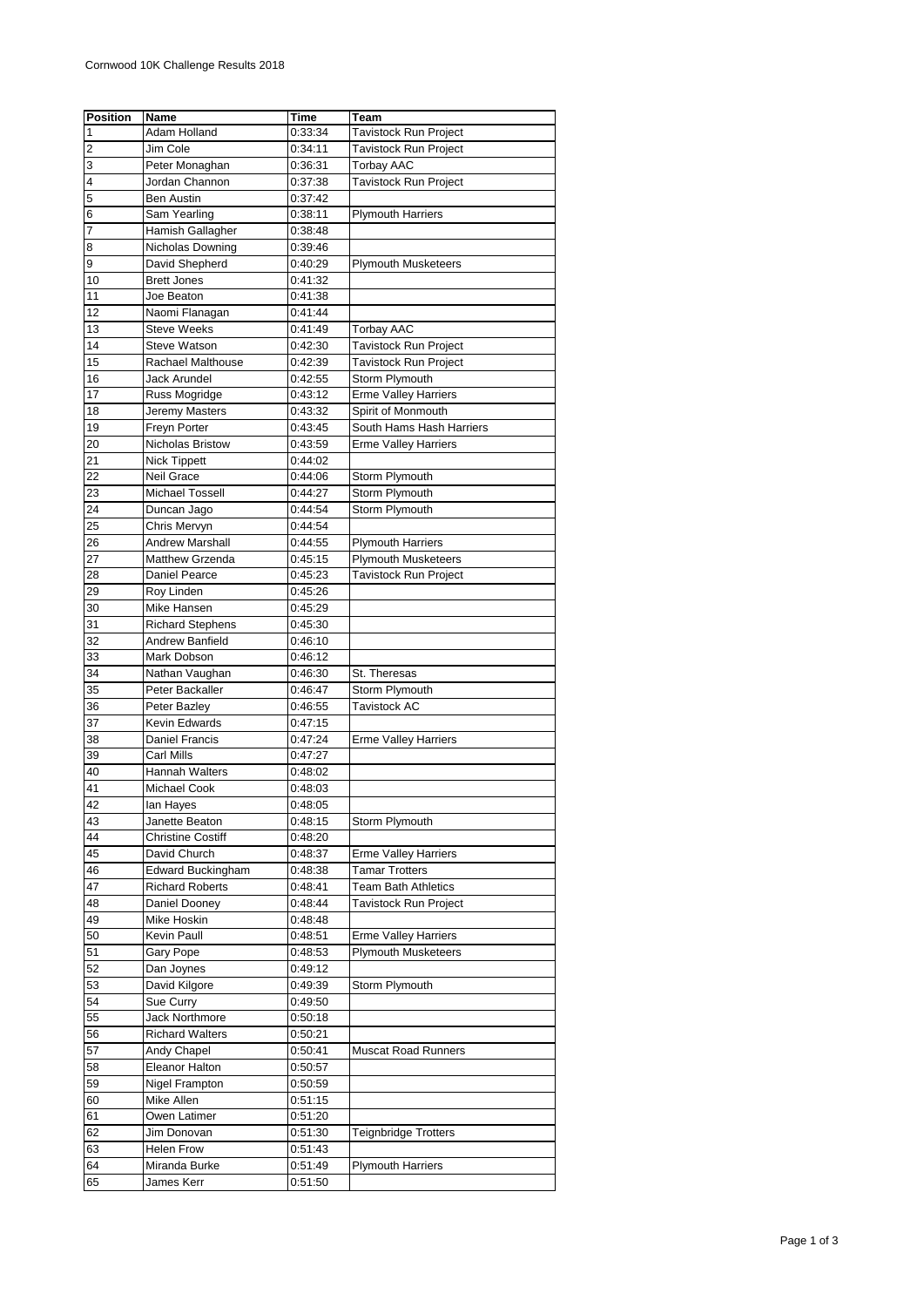| <b>Position</b> | Name                    | Time    | Team                        |
|-----------------|-------------------------|---------|-----------------------------|
| 66              | Jonathan Jones          | 0:51:54 |                             |
| 67              | <b>Michael Hughes</b>   | 0:52:03 | Storm Plymouth              |
| 68              | Dean Rodgers            | 0:52:09 |                             |
| 69              | Gareth Logan            | 0:52:11 |                             |
| 70              | <b>Richard Hick</b>     | 0:52:14 |                             |
|                 |                         |         |                             |
| 71              | Neil Lancaster          | 0:53:02 |                             |
| 72              | <b>Andrew Proudfoot</b> | 0:53:09 |                             |
| 73              | Sean Friend             | 0:53:11 | Storm Plymouth              |
| 74              | Simon Bunday            | 0:53:20 | <b>Dawlish Coasters</b>     |
| 75              | <b>Richard Lane</b>     | 0:53:27 | <b>Erme Valley Harriers</b> |
| 76              | Paul Bennett            | 0:53:45 | <b>Plymouth Musketeers</b>  |
| 77              | lain Miller             | 0:53:48 |                             |
| 78              | Kelvin Coker            | 0:53:49 | Storm Plymouth              |
| 79              | Gary Tapp               | 0:53:55 | Storm Plymouth              |
| 80              | Debora Cornish          | 0:53:56 | Storm Plymouth              |
| 81              | Gael Lacroix            | 0:54:10 |                             |
| 82              | David Lloyd             | 0:54:12 | <b>Erme Valley Harriers</b> |
| 83              | Luke Watson             | 0:54:33 |                             |
| 84              | Oliver Jones            | 0:54:35 |                             |
|                 | Nick McMahon            |         |                             |
| 85              |                         | 0:54:41 | <b>Erme Valley Harriers</b> |
| 86              | Sophie Weeks            | 0:54:45 | <b>Erme Valley Harriers</b> |
| 87              | <b>Steve Bree</b>       | 0:54:47 |                             |
| 88              | Katy Mogridge           | 0:54:53 | <b>Erme Valley Harriers</b> |
| 89              | <b>Martin West</b>      | 0:54:58 | <b>Holbeton Harriers</b>    |
| 90              | Amanda Barnes           | 0:55:01 |                             |
| 91              | <b>Philip Adderley</b>  | 0:55:07 | <b>Erme Valley Harriers</b> |
| 92              | Jack Daniels            | 0:55:14 | Storm Plymouth              |
| 93              | Daniel Trafford         | 0:55:32 |                             |
| 94              | John Santer             | 0:55:56 |                             |
| 95              | Scott Allen             | 0:55:58 | Storm Plymouth              |
| 96              | Jon Wells-Hall          | 0:56:08 |                             |
| 97              | Anne Marshall           | 0:56:22 | <b>Plymouth Harriers</b>    |
| 98              | Jonny Matthews          | 0:56:29 | Storm Plymouth              |
| 99              | Miranda Rickard         | 0:56:41 |                             |
|                 |                         |         |                             |
| 100             | Clive Beech             | 0:57:29 |                             |
| 101             | Tanya Alexander         | 0:57:43 |                             |
| 102             | Alison Strang           | 0:57:57 |                             |
| 103             | Jasmin Yu               | 0:58:02 |                             |
| 104             | Evelyn Flanagan         | 0:58:03 |                             |
| 105             | Paul Darlow             | 0:58:05 |                             |
| 106             | Carol Carlson           | 0:58:07 |                             |
| 107             | ∠oe Jones               | 0:58:08 |                             |
| 108             | Paula Clough            | 0:58:27 |                             |
| 109             | <b>Stephen Harris</b>   | 0:58:36 | <b>Erme Valley Harriers</b> |
| 110             | TJ Salter               | 0:58:38 | Storm Plymouth              |
| 111             | Tania Coker             | 0:58:39 | Storm Plymouth              |
| 112             | Craig Smith             | 0.58:48 | <b>Plymouth Musketeers</b>  |
| 113             | Ruth Johnson            | 0.59:00 | <b>Teignbridge Trotters</b> |
| 114             | <b>Stephen Grills</b>   | 0:59:23 |                             |
|                 |                         |         |                             |
| 115             | Katie Blackwood         | 0:59:27 | Storm Plymouth              |
| 116             | Mark Wotton             | 0:59:33 | <b>Teignbridge Trotters</b> |
| 117             | Victoria Mayers         | 0:59:53 |                             |
| 118             | Dana Eyre               | 1:00:06 | <b>Plymouth Musketeers</b>  |
| 119             | Darren Dunridge         | 1:00:21 | <b>Plymouth Musketeers</b>  |
| 120             | Julia Proudfoot         | 1:00:23 | <b>Plymouth Coasters</b>    |
| 121             | Ruth Terry              | 1:00:27 | <b>Erme Valley Harriers</b> |
| 122             | Kevin Harold            | 1:00:35 |                             |
| 123             | <b>Richard Gunton</b>   | 1:00:52 | Storm Plymouth              |
| 124             | <b>Tracey Garland</b>   | 1:00:52 | Storm Plymouth              |
| 125             | Liam Deeprose           | 1:01:04 |                             |
| 126             | Layla Thorn             | 1:01:15 |                             |
| 127             | Suzanne Paul            | 1:01:19 | Storm Plymouth              |
| 128             | <b>Sharon Terry</b>     | 1:01:37 |                             |
| 129             | Sarah Sinclair          | 1:01:44 | <b>Plymouth Musketeers</b>  |
|                 |                         |         |                             |
| 130             | Peter Wafer             | 1:01:49 | Storm Plymouth              |